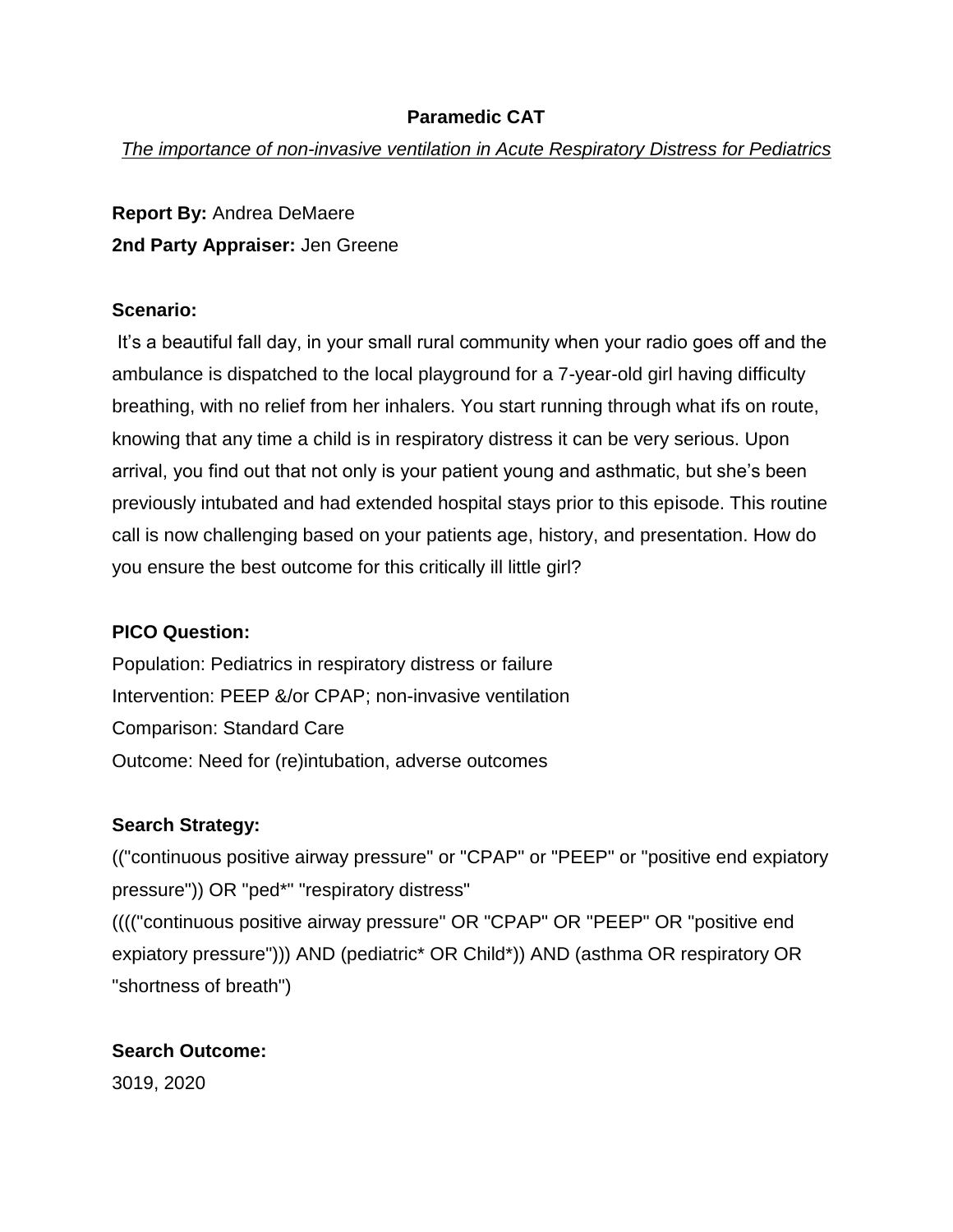# **Relevant Papers:**

| <b>AUTHOR,</b><br><b>DATE</b>                                             | <b>POPULATION:</b><br><b>SAMPLE</b>                                                       | <b>DESIGN</b><br>(LOE)                                                                                                | <b>OUTCOMES</b>                                                                                                                                                                                                                                             | <b>RESULTS</b>                                                                                                                                                                                                                                                                                                                                                                                                                                                                                                                                                                                                               | <b>STRENGTHS/</b><br><b>WEAKNESSES</b>                                                                                                                                                                                                                                                                                                                                                                  |
|---------------------------------------------------------------------------|-------------------------------------------------------------------------------------------|-----------------------------------------------------------------------------------------------------------------------|-------------------------------------------------------------------------------------------------------------------------------------------------------------------------------------------------------------------------------------------------------------|------------------------------------------------------------------------------------------------------------------------------------------------------------------------------------------------------------------------------------------------------------------------------------------------------------------------------------------------------------------------------------------------------------------------------------------------------------------------------------------------------------------------------------------------------------------------------------------------------------------------------|---------------------------------------------------------------------------------------------------------------------------------------------------------------------------------------------------------------------------------------------------------------------------------------------------------------------------------------------------------------------------------------------------------|
|                                                                           | <b>CHARACTERISTICS</b>                                                                    |                                                                                                                       |                                                                                                                                                                                                                                                             |                                                                                                                                                                                                                                                                                                                                                                                                                                                                                                                                                                                                                              |                                                                                                                                                                                                                                                                                                                                                                                                         |
| Yaman,<br>Ayhan<br>Journal of<br>Critical<br>Care 32<br>(2016)<br>175-181 | 160 NIV episodes in 137<br>patients                                                       | Α<br>prospective<br>observational<br>study in a<br>multidisciplin<br>ary 10-bed<br>PICU of a<br>hospital.<br>Level II | To determine the<br>efficiency of non-<br>invasive<br>mechanical<br>ventilation (NIV)<br>both in protection<br>from intubation<br>and in preventing<br>reintubation of<br>post-extubation in<br>patients in the<br>pediatric intensive<br>care unit (PICU). | Non-invasive<br>mechanical<br>ventilation was<br>successful in 70%<br>(112 episodes) of all<br>patients. In 48 (30%)<br>episodes, NIV failed<br>due to the<br>progression of ARF,<br>requiring tracheal<br>intubation and CMV.<br><b>Baseline</b><br>characteristics of<br>successful and failed<br>episodes are shown<br>in Table 2.                                                                                                                                                                                                                                                                                        | This was a study,<br>that could be<br>applied to a<br>prehospital setting<br>for EMS to use in<br>standardizing<br>airway<br>management for<br>pediatric patients<br>in respiratory<br>distress.<br>Smaller sample<br>group, with<br>diverse<br>respiratory issues<br>and<br>complications,<br>with low variances<br>in the population<br>age being<br>evaluated, infant<br>to toddler vs<br>pediatric. |
| Wolfer,<br>Andrea                                                         | Seven thousand one-<br>hundred eleven<br>admissions of<br>children with 0-16 years<br>old | National,<br>multicentre,<br>retrospective,<br>observational<br>cohort<br>Level II                                    | Cause of<br>respiratory failure,<br>length<br>and mode of non-<br>invasive<br>ventilation, type of<br>interfaces,<br>incidence<br>of treatment<br>failure, and<br>outcome were<br>recorded.                                                                 | Noninvasive<br>ventilation is<br>increasingly and<br>successfully used as<br>first respiratory<br>approach in several,<br>but not all, Italian<br>PICUs. The current<br>study shows that<br>noninvasive<br>ventilation represents<br>a feasible and safe<br>technique of<br>ventilatory assistance<br>for the treatment of<br>mild acute respiratory<br>failure. Noninvasive<br>ventilation was used<br>as primary mode of<br>ventilation in children<br>with low respiratory<br>tract infection (mainly<br>in bronchiolitis and<br>pneumonia), in acute<br>on chronic respiratory<br>failure or to prevent<br>reintubation. | This study could<br>also be applied to<br>a prehospital<br>setting for EMS to<br>use in<br>standardizing<br>airway<br>management for<br>pediatric patients<br>in respiratory<br>distress.<br>This was a large<br>sample group,<br>over multiple<br>years, with a<br>variety of illnesses<br>showing that non-<br>invasive<br>ventilation is a<br>great preventative<br>measure and<br>should be used.   |